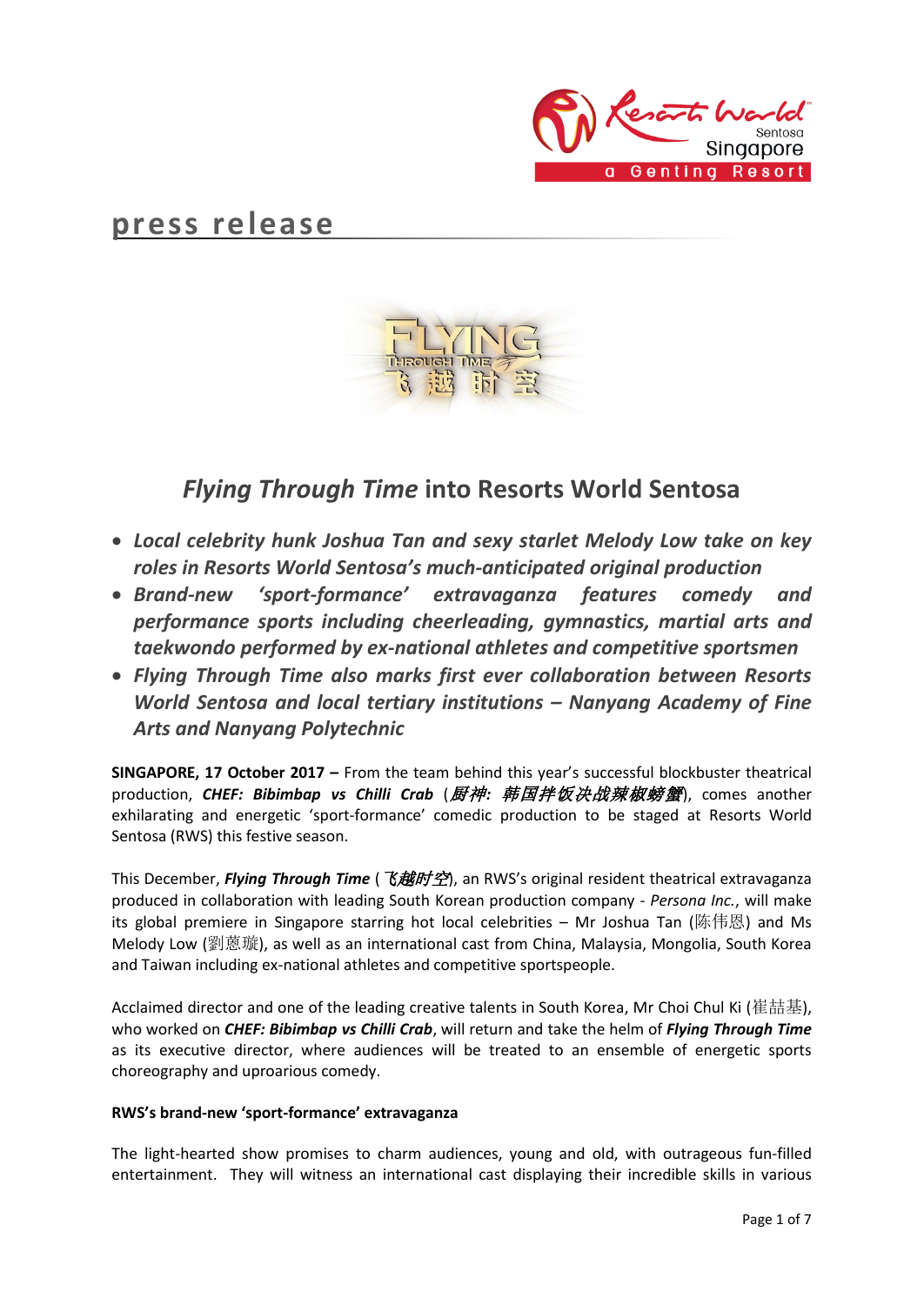mind-blowing sports performances including cheerleading, gymnastics, rhythmic gymnastics, taekwondo and the martial arts, elevating the new concept of 'sport-formance' to another level.

Packed with eye-popping stunts, comedy, romance, drama, and a winning dose of local flavour, *Flying Through Time* depicts a timeless tale of good triumphing over evil and how love conquers all. This language-agnostic live theatrical production tells the story of noble warrior, *Tiger*, who traversed time and space from ancient Korea to modern Singapore, to reclaim the *Great Magic Rod*, a mythical relic of immense power, from the villainous *Dark X* who also caused the death of Tiger's sweetheart, *Melly*. The fate of mankind rests on *Tiger* who pursued *Dark X* into the time warp, landing at the *MerTiger Academy* on Singapore's Sentosa island where they met the school's cheerleading team. *Tiger* foils *Dark X*'s attempt to transform all the cheerleaders into monsters using the *Great Magic Rod* before *Dark X* made his escape. Romance then ensues between *Tiger* and a cheerleading girl who gradually sheds her weight to reveal a growing resemblance to *Melly*. What will become of this time-travel love story? Will *Dark X* wreck more havoc in modern day?

"Being a premium lifestyle destination resort with deep roots in offering Asian-themed entertainment shows, RWS stays committed to introduce top-quality original productions that resonate with regional audiences. We had a fantastic collaboration with Chul Ki and his team for *CHEF: Bibimbap vs Chilli Crab* and are looking forward to join forces again in staging another successful non-verbal live theatrical production this coming year-end at our remarkable venue. Performed by an ensemble of international cast, including a number of ex-national athletes and two Singaporean artists, the much-anticipated *Flying Through Time* features a blend of immersive artistic performances, fast-paced action sequences and hilarious comedic elements.

"Fusing the ancient past and modern times, the production also captures the varying facets of Korea and Singapore which are brought to life by young creative talents from *Nanyang Academy of Fine Arts* who contributed the vibrant costumes and stunning set designs and *Nanyang Polytechnic* who specially developed the digital animation effects. It will be a showcase of our outstanding local talents to an international audience. We are proud to add buzz to the local entertainment scene with *Flying Through Time* as part of our evolution into Asia's premier entertainment hub," said Mr Khoo Shao Tze, Vice President for Entertainment, RWS (圣淘沙名胜世界娱乐统筹副总裁, 邱韶智).

Hailed as the pioneer of "eat-ertainment" and language-agnostic live show concepts, the phenomenally talented Chul Ki is the original creator of the first non-verbal top-rated musical, *NANTA*, from South Korea. A visionary who has transformed the live theatrical scene in South Korea with his cutting-edge and experimental theatrical styles, he is famed for other critically acclaimed show extravaganzas including *BEAT*, *JUMP* and *CHEF*. With *Flying Through Time*, Chul Ki is combining the synthesis of competitive sports and stage drama to create a brand-new theatrical extravaganza through "sport-formance".

### **Slate of multinational cast comprising ex-national athletes**

Joshua, a prolific local actor of *Ah Boys To Men* fame and avid fitness buff who will portray the male protagonist – *Tiger*, shared: "When I first got word that RWS was keen to engage me for *Flying*  **Through Time**, I was extremely excited and yet intimidated! My manager forwarded me a clip of their performance and I was blown away by the stunts, flips and wire work. I've had some experience in television and film in those areas but nothing like what the performers in *Flying Through Time* were doing. At that point, I was also 88kg (after gaining 20kg for my movie project), so I had a pretty hard time imagining how on earth I could do any of those. However, a part of me was itching at the challenge.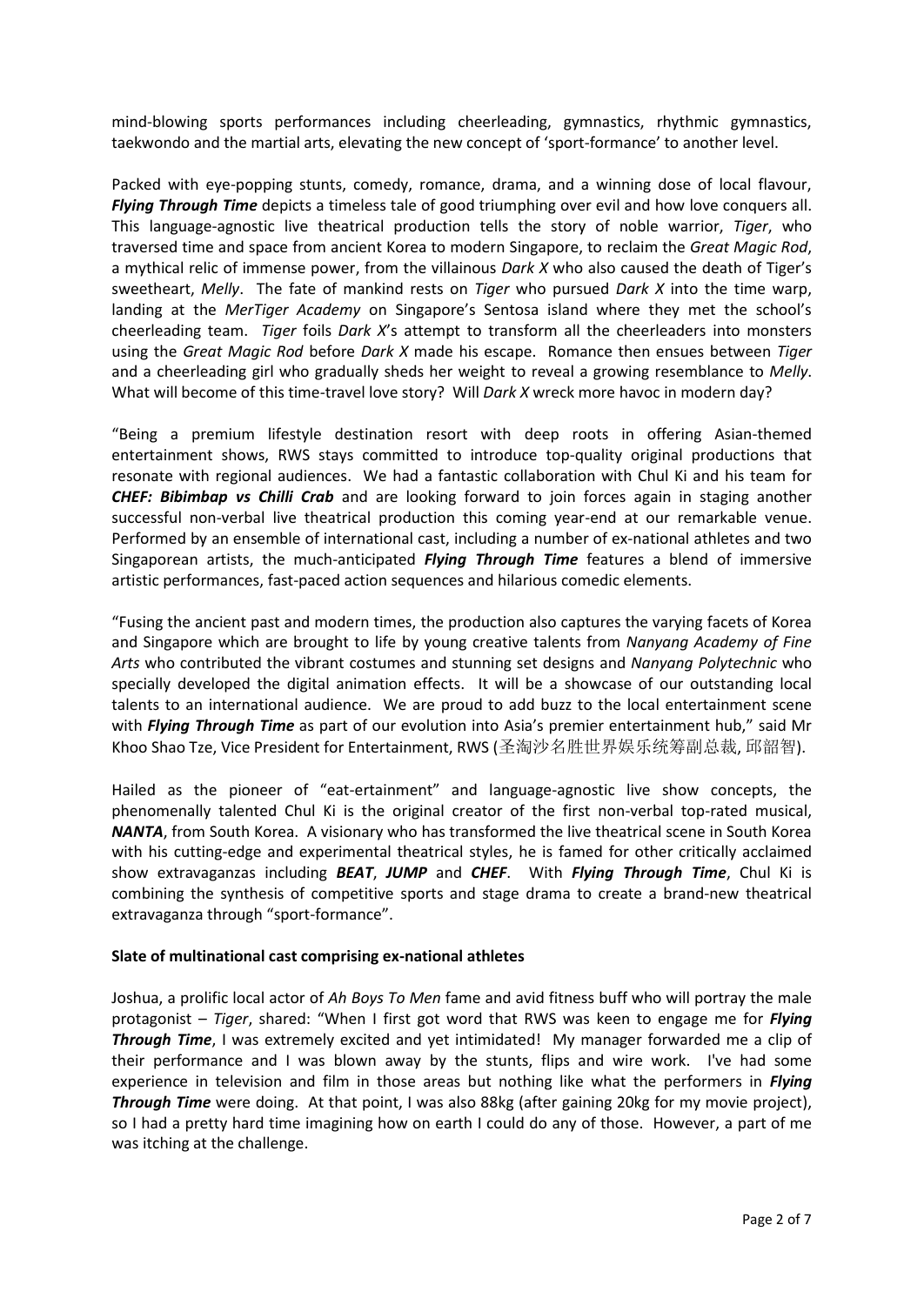"I want to prove to people that you can go from fat to fit (even though I was from fit to fat, you can always go back!). I knew it would be extremely challenging, not just the physical side, as I've always been very active but taking on a whole new aspect of fitness that I've never done before – gymnastics and acrobatics. This is a field I've never touched on before but I just wanted to challenge myself and see how far I can push my limits. So STAY TUNED!"

Sharing the excitement of Joshua, Melody who has been picked to play *Sexy*, one of the school's curvaceous cheerleaders, says of her involvement in *Flying Through Time*: "I took up this project as it is very different from the ones I have done and would like this opportunity to have a breakthrough. As *Flying Through Time* is a real-time live stage show, I have to be careful and take note of all the details that happen on stage. I am now focusing hard on training for my role and believe that I will grow as a performer following this training and also accumulate valuable theatrical experience. I eagerly look forward to the show run and aim to deliver a smooth performance that theatre goers will enjoy."

Joining the colourful cast include the evil *Dark X* played by Mr Zhang Di (张迪) of China, *Melly* and *Fat Girl* both played by ex-national athlete Ms Jaime Lee Yoke Jeng (李依靜) of Malaysia in a dual role, *Dandy* played by ex-national athlete Mr Han Koog Yung (韩国永) of South Korea, *Monster* played by another ex-national athlete Mr Munkhjargal Enkhmunkh of Mongolia and *B-boy* played by Mr Batbold Tegsh-Ochir of Mongolia, etc.

## **Showcasing new theatrical elements by local tertiary institutions**

*Flying Through Time* marks the first ever collaboration between RWS, Nanyang Polytechnic (南洋理 工学院) and Nanyang Academy of Fine Arts (新加坡南洋艺术学院), where the two local tertiary institutions will create new theatrical elements set to surprise and captivate audiences.

Three alumni members of Nanyang Academy of Fine Arts partnered RWS to develop a range of elaborate costumes for all 13 characters, scenic façade add-ons and the inspiring logo for *MerTiger Academy*, the setting in modern Singapore as featured in *Flying Through Time*.

Over at Nanyang Polytechnic, their students will be assisting RWS to develop a 30 seconds animation video that will be screened during *Flying Through Time*, inspired by the architecture of Korea and Singapore. This project encompasses storyboarding, conceptualisation, digital art development (2D and 3D), digital editing, screen testing and deployment during the performance.

*Flying Through Time* is set to captivate the entire family, only at Resorts World Theatre (名胜世界剧 场) from 9 December 2017, Saturday, to 21 January 2018, Sunday, for a total of 36 shows. Tickets are now on sale. Theatre goers get to enjoy the various promotions below from today (terms and conditions apply):

- PAssion Card members enjoy 50% for shows running from 9 to 21 December 2017, and applicable for Categories One (S\$98), Two (S\$78) and Three (S\$48) tickets only.
- RWS Invites members, Attractions Annual Pass and Season Pass holders as well as hotel guests enjoy 40% discount when they purchase two or more Categories One, Two and Three tickets.
- Those who purchase early bird tickets from today to 16 November 2017 enjoy 40% discount off VIP (S\$118) as well as Categories One, Two and Three tickets.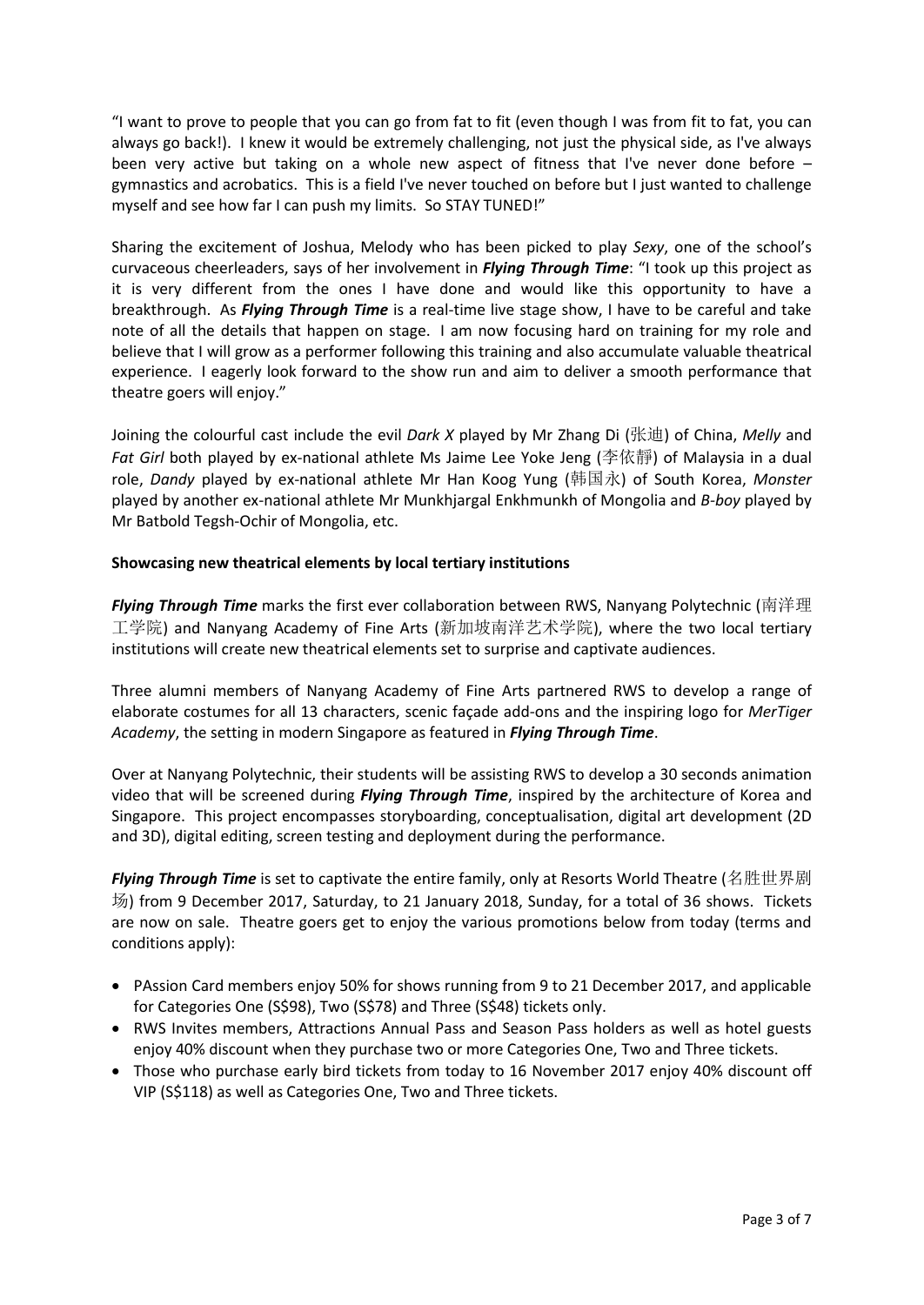| <b>WHAT:</b>     | Flying Through Time ( 飞越时空)                                                                                                                                                                                                    |
|------------------|--------------------------------------------------------------------------------------------------------------------------------------------------------------------------------------------------------------------------------|
|                  | (http://www.rwsentosa.com/flyingthroughtime)                                                                                                                                                                                   |
| <b>WHEN:</b>     | Global premiere on 9 December 2017 (Saturday) and running till 21 January 2018                                                                                                                                                 |
|                  | (Sunday) on selected nights at 8pm and selected weekends' matinees at 2pm                                                                                                                                                      |
| <b>DURATION:</b> | 75 minutes (no intermission)                                                                                                                                                                                                   |
| <b>WHERE:</b>    | Resorts World Theatre, Resorts World Sentosa                                                                                                                                                                                   |
| <b>TICKETS:</b>  | Tickets are priced at S\$38, S\$48, S\$78, S\$98 and \$118. Prices exclude SISTIC booking<br>fees and handling charges. Tickets can be purchased via: (65) 6348 5555  <br>www.sistic.com.sg   Resorts World Theatre Box Office |

- Ends -

#### **ABOUT RESORTS WORLD SENTOSA**

Resorts World Sentosa (RWS), Asia's premium lifestyle destination resort, is located on Singapore's resort island of Sentosa. Spanning 49 hectares, RWS is home to four world-class attractions including Universal Studios Singapore, S.E.A. Aquarium, Dolphin Island and Adventure Cove Waterpark. Other attractions include the Asian flagship of a world-renowned destination spa, a casino, six unique hotels and the Resorts World Convention Centre. With the most number of Michelin stars in one destination, RWS offers award-winning dining experiences at renowned celebrity chef restaurants, establishing itself as a key player in Singapore's vibrant and diverse dining scene. The integrated resort also offers world-class entertainment, from original resident productions to concerts and public shows such as the Crane Dance and the Lake of Dreams. RWS has been named "Best Integrated Resort" since 2011 for seven consecutive years at the TTG Travel Awards which recognises the best of Asia-Pacific's travel industry.

RWS is wholly owned by Genting Singapore, a company of the Genting Group. For more information, please visi[t www.rwsentosa.com.](http://www.rwsentosa.com/)

**1**/ResortsWorldatSentosa **@0** @rwsentosa #FlyingThroughTime [www.rwsentosablog.com](http://www.rwsentosablog.com/)

#### **MEDIA CONTACTS**

**Resorts World Sentosa** Danny Cham Tel: + 65 6577 9758 Email: [danny.cham@RWSentosa.com](mailto:danny.cham@RWSentosa.com) **Ogilvy Public Relations (for Resorts World Sentosa)** Tarin Teo Tel: +65 6551 5246 Email: [tarin.teo@ogilvy.com](mailto:tarin.teo@ogilvy.com)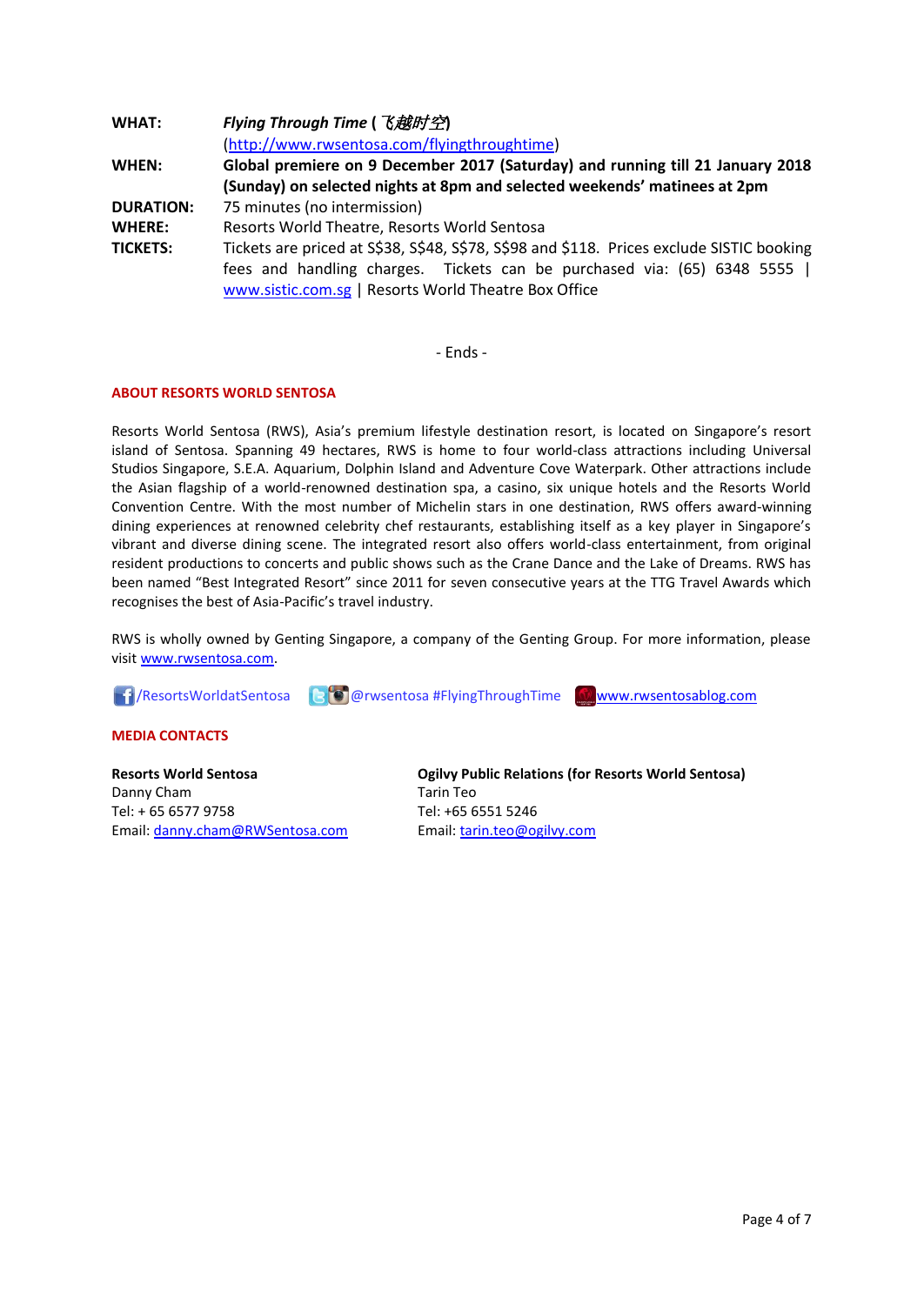#### **EDITORS' NOTES**

- 1. Please use the following photograph captions for visuals.
- *2.* High resolution images and a video of the performance highlight by the principal cast performed at the media conference can be downloaded from link: <https://app.box.com/v/FlyingThroughTime>



*Flying Through Time* (飞越时空), a Resorts World Sentosa's original and innovative non-verbal theatrical production, will make its global debut at Resorts World Theatre in Singapore on 9 December 2017 (Saturday) and run till 21 January 2018 (Sunday). Please attribute image to: *Resorts World Sentosa*.



Acclaimed director and one of the leading creative talents in South Korea, Mr Choi Chul Ki (崔喆基), who worked on **CHEF: Bibimbap vs Chilli Crab** (厨 神*:* 韩国拌饭决战辣椒螃蟹), will once again take the helm of *Flying Through Time* (飞越时空) as its executive director. Please attribute photograph to: *Resorts World Sentosa*.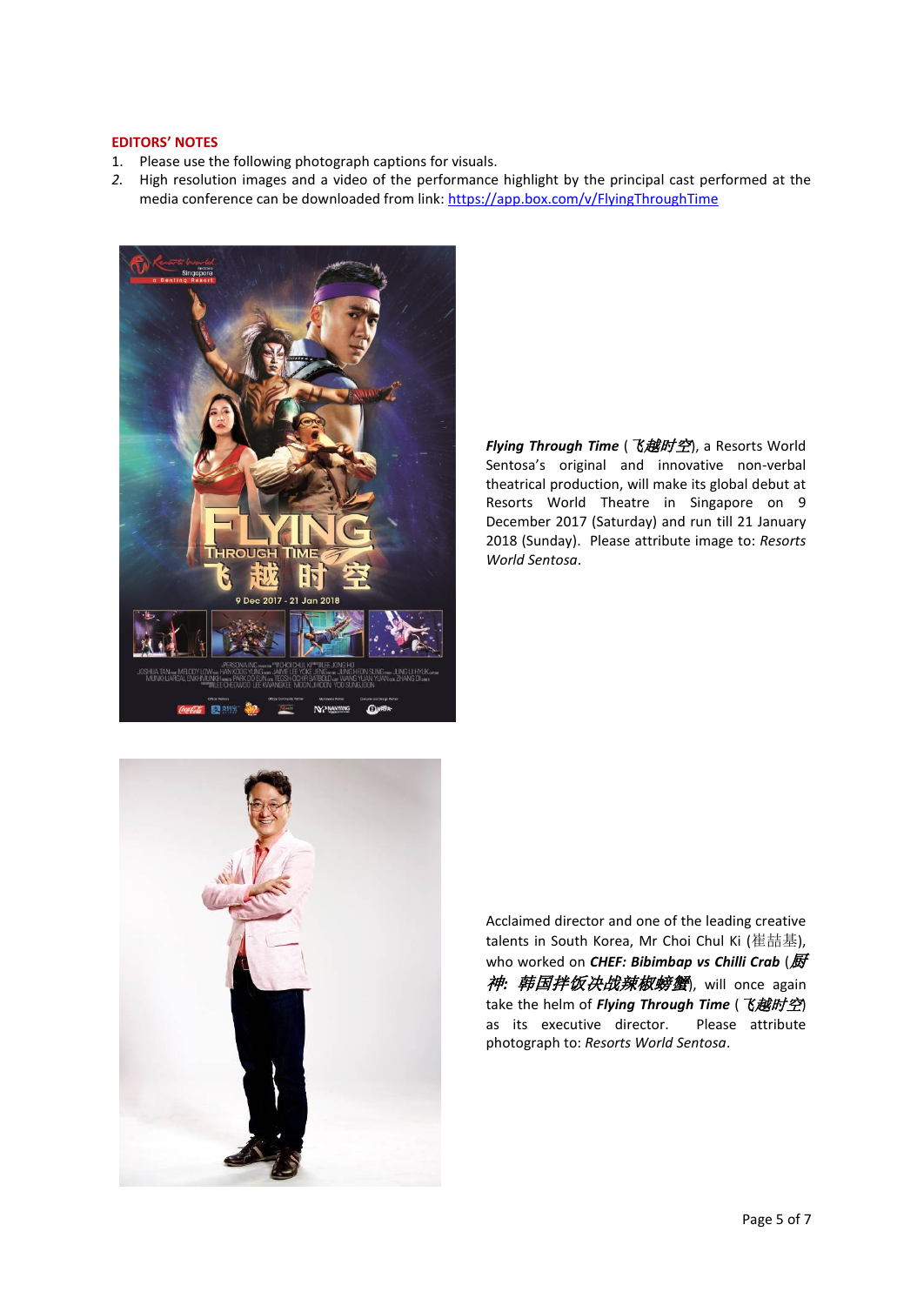

Mr Joshua Tan (陈伟恩), a popular local celebrity hunk, portrays *Tiger* in *Flying Through Time* (飞越 时空), a Resorts World Sentosa's original and innovative non-verbal theatrical production that will make its global debut at Resorts World Theatre in Singapore on 9 December 2017 (Saturday) and run till 21 January 2018 (Sunday).



Sexy starlet Ms Melody Low (劉蒽璇) plays *Sexy* in *Flying Through Time* (飞越时空), a Resorts World Sentosa's original and innovative non-verbal theatrical production that will make its global debut at Resorts World Theatre in Singapore on 9 December 2017 (Saturday) and run till 21 January 2018 (Sunday).